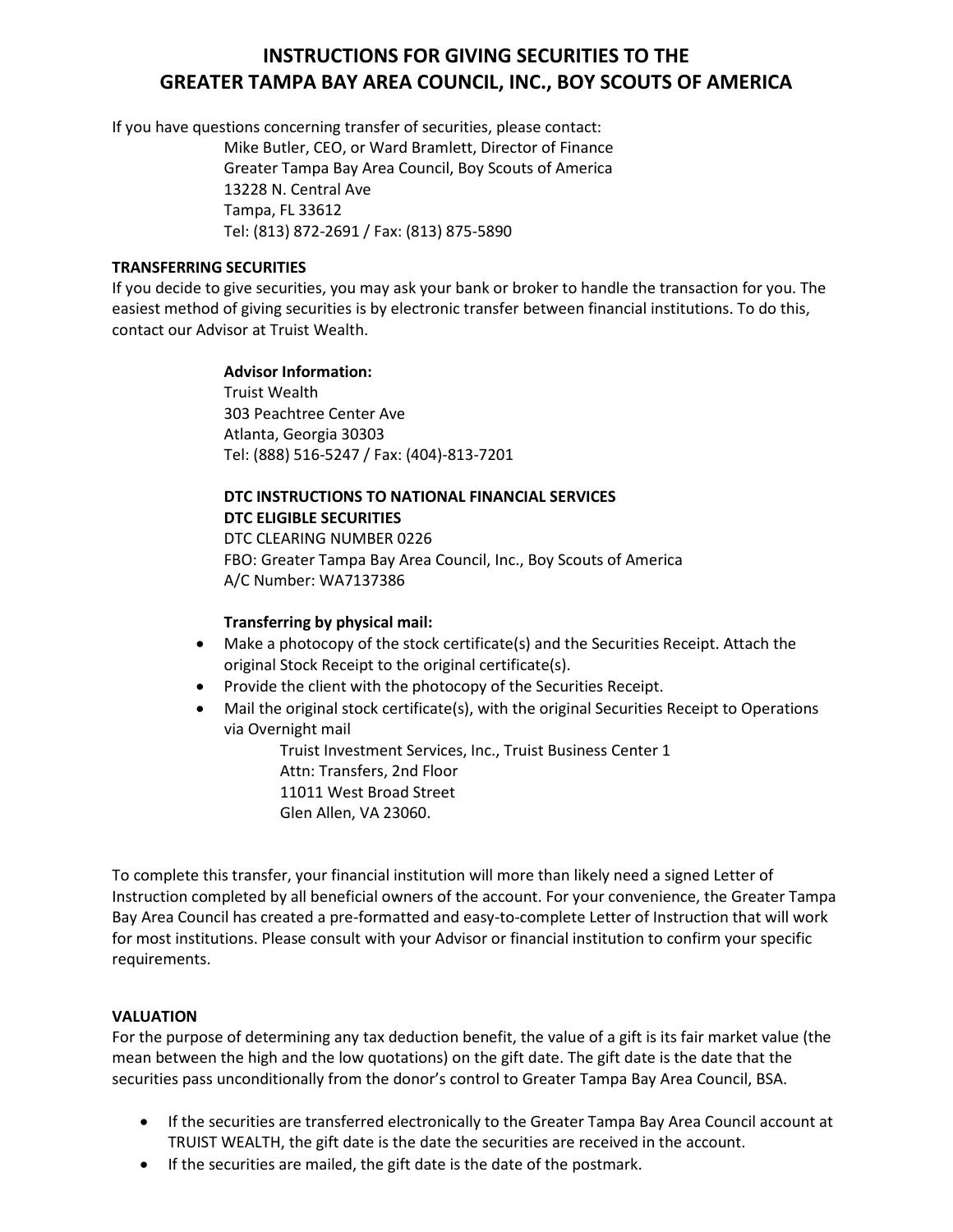• If the securities are delivered in person, the gift date is the date on which the Greater Tampa Bay Area Council, BSA takes possession of the securities.

#### **ACKNOWLEDGMENT**

You will receive a letter of acknowledgment on behalf of Greater Tampa Bay Area Council, BSA that will describe the securities being given, the purpose for which they were given, and the valuation credited by the Greater Tampa Bay Area Council.

#### **DISCLAIMER**

Any information supplied above is for information purposes only. Greater Tampa Bay Area Council, and its employees, are neither financial advisors nor tax professionals. We encourage you to consult with your own professional tax advisor for further information and consideration of your individual circumstance.

**Pre-formatted Letter of Instruction is included on the next page.**

LETTER OF INSTRUCTION TO TRANSFER STOCK TO Greater Tampa Bay Area Council, Inc., Boy Scouts of America 13228 N. Central Ave.,Tampa, FL 33612 (813) 872-2691

Date: \_\_\_\_\_\_\_\_\_\_\_\_\_\_\_\_\_\_\_\_\_\_\_\_\_\_

Financial Institution: The contraction of the contraction of the contraction of the contraction of the contraction of the contraction of the contraction of the contraction of the contraction of the contraction of the contr